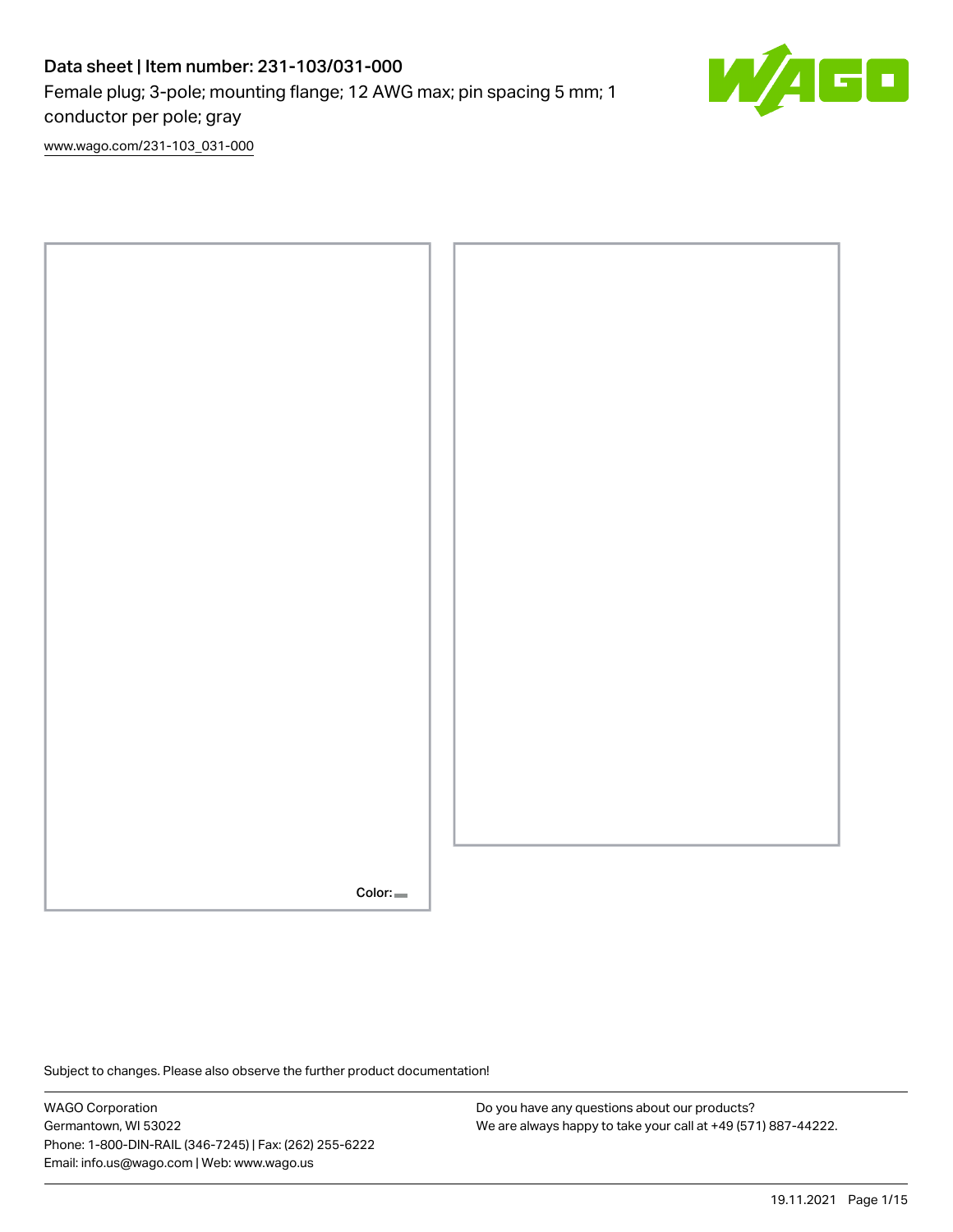

#### Dimensions in mm

 $L_1$  = (pole no. x pin spacing) + 3 mm

 $L_2$  = (pole no. x pin spacing) + 8.8 mm

 $L_3$  = (pole no. x pin spacing) + 14.8 mm

2- to 3-pole female connectors – one latch only

#### Item description

- Universal connection for all conductor types  $\blacksquare$
- Easy cable pre-assembly and on-unit wiring via vertical and horizontal CAGE CLAMP<sup>®</sup> actuation П

.<br>Subject to changes. Please also observe the further product documentation!

WAGO Corporation Germantown, WI 53022 Phone: 1-800-DIN-RAIL (346-7245) | Fax: (262) 255-6222 Email: info.us@wago.com | Web: www.wago.us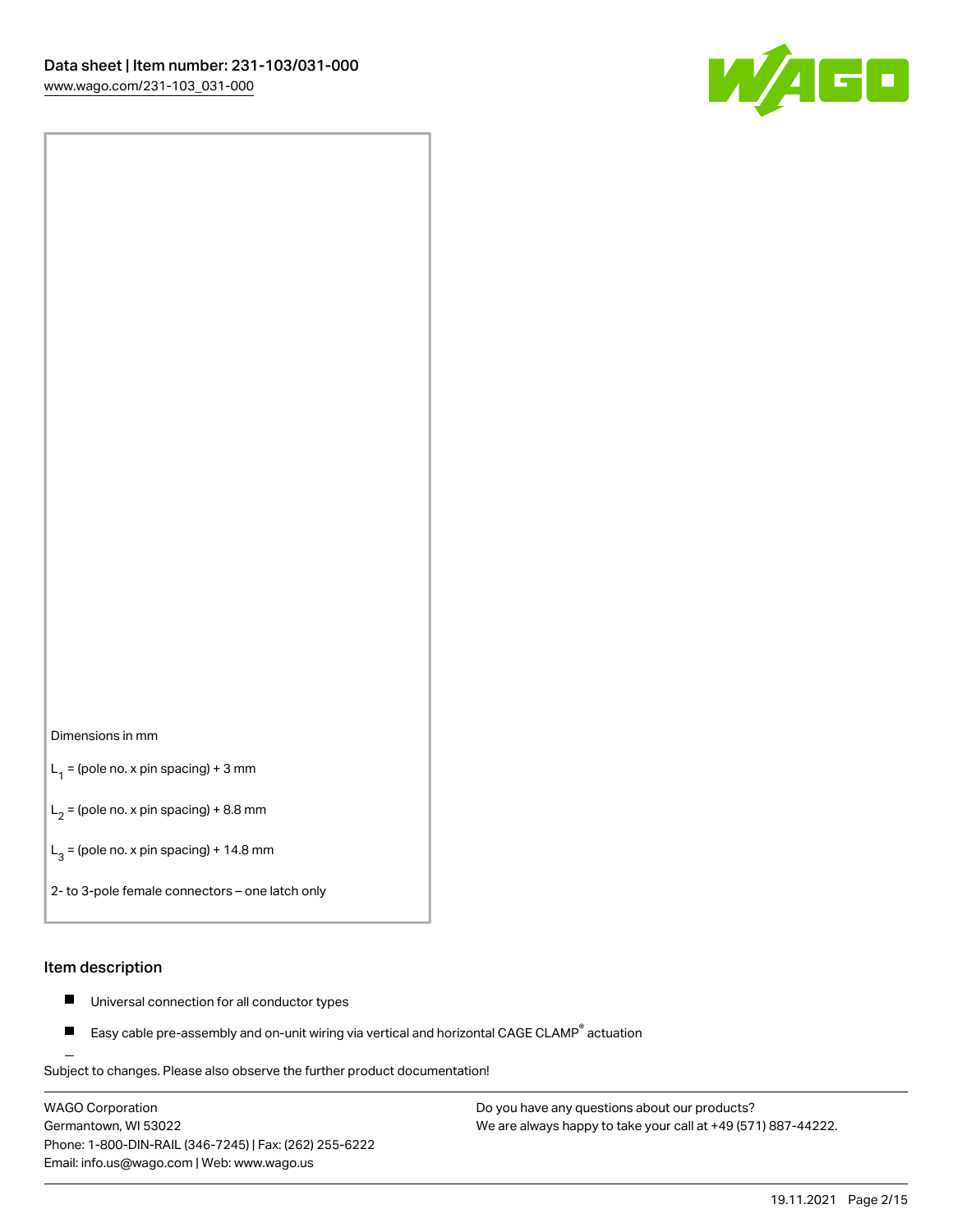W/AGO

- Integrated test ports
- $\blacksquare$ With coding fingers

# Data

# Notes

| Safety information 1 | The MCS-MULTI CONNECTION SYSTEM includes connectors<br>without breaking capacity in accordance with DIN EN 61984. When<br>used as intended, these connectors must not be connected<br>/disconnected when live or under load. The circuit design should<br>ensure header pins, which can be touched, are not live when<br>unmated. |
|----------------------|-----------------------------------------------------------------------------------------------------------------------------------------------------------------------------------------------------------------------------------------------------------------------------------------------------------------------------------|
| Variants:            | Gold-plated or partially gold-plated contact surfaces<br>Other versions (or variants) can be requested from WAGO Sales or<br>configured at https://configurator.wago.com/                                                                                                                                                         |

## Electrical data

### IEC Approvals

| Ratings per                 | IEC/EN 60664-1                                                        |
|-----------------------------|-----------------------------------------------------------------------|
| Rated voltage (III / 3)     | 320 V                                                                 |
| Rated surge voltage (III/3) | 4 <sub>kV</sub>                                                       |
| Rated voltage (III/2)       | 320 V                                                                 |
| Rated surge voltage (III/2) | 4 <sub>k</sub> V                                                      |
| Nominal voltage (II/2)      | 630 V                                                                 |
| Rated surge voltage (II/2)  | 4 <sub>k</sub> V                                                      |
| Rated current               | 16 A                                                                  |
| Legend (ratings)            | $(III / 2)$ $\triangle$ Overvoltage category III / Pollution degree 2 |

### UL Approvals

| Approvals per                  | <b>UL 1059</b> |
|--------------------------------|----------------|
| Rated voltage UL (Use Group B) | 300 V          |
| Rated current UL (Use Group B) | 15 A           |
| Rated voltage UL (Use Group D) | 300 V          |
| Rated current UL (Use Group D) | 10 A           |

## Ratings per UL

| Rated voltage UL 1977 | 600 V  |
|-----------------------|--------|
| Rated current UL 1977 | $\sim$ |

Subject to changes. Please also observe the further product documentation!

| WAGO Corporation                                       | Do you have any questions about our products?                 |
|--------------------------------------------------------|---------------------------------------------------------------|
| Germantown. WI 53022                                   | We are always happy to take your call at +49 (571) 887-44222. |
| Phone: 1-800-DIN-RAIL (346-7245)   Fax: (262) 255-6222 |                                                               |
| Email: info.us@wago.com   Web: www.wago.us             |                                                               |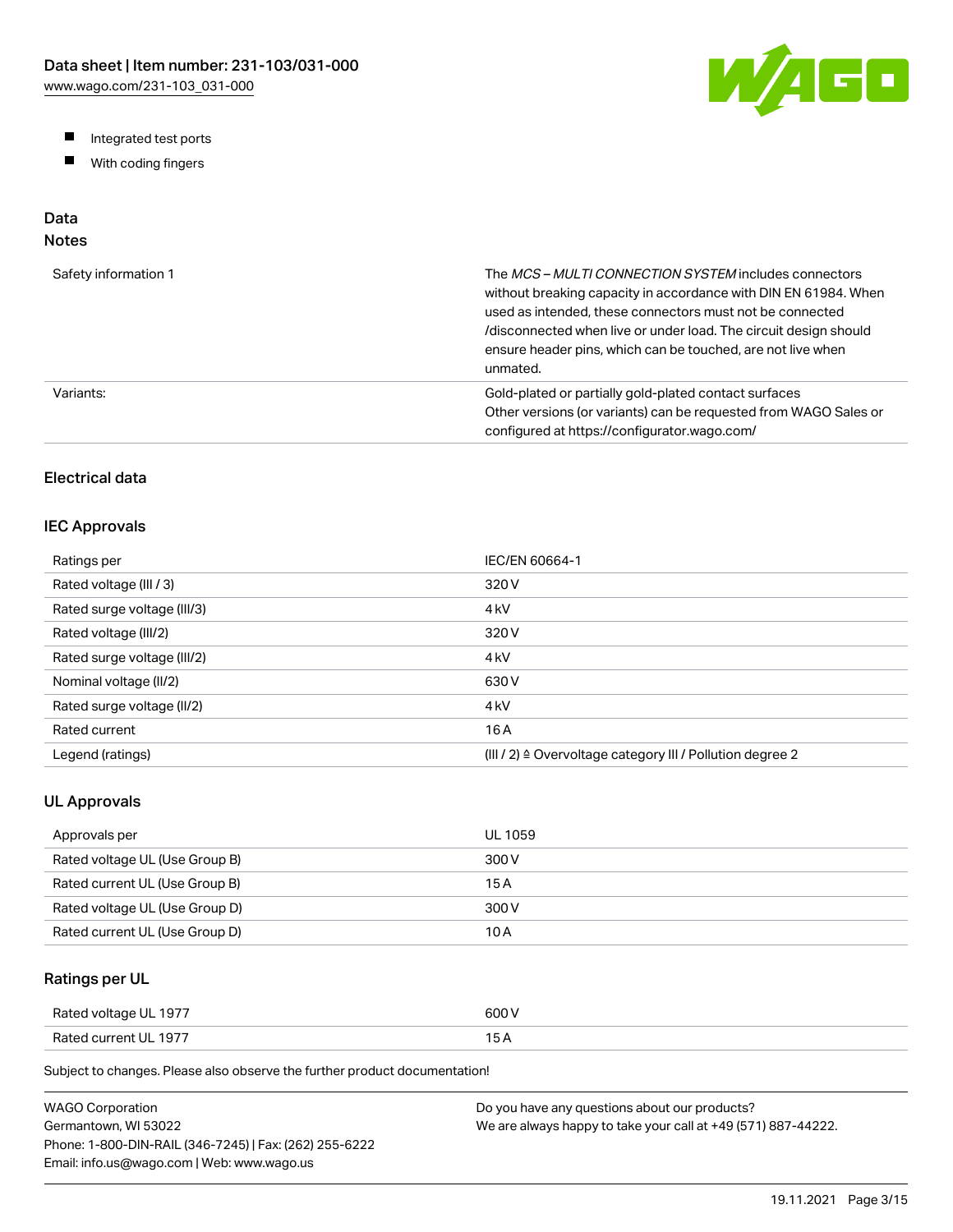

#### CSA Approvals

| Approvals per                   | CSA   |
|---------------------------------|-------|
| Rated voltage CSA (Use Group B) | 300 V |
| Rated current CSA (Use Group B) | 15 A  |
| Rated voltage CSA (Use Group D) | 300 V |
| Rated current CSA (Use Group D) | 10 A  |

### Connection data

| Total number of connection points |  |
|-----------------------------------|--|
| Total number of potentials        |  |
| Number of connection types        |  |
| Number of levels                  |  |

#### Connection 1

| Connection technology                             | CAGE CLAMP®                            |
|---------------------------------------------------|----------------------------------------|
| Actuation type                                    | Operating tool                         |
| Solid conductor                                   | $0.082.5$ mm <sup>2</sup> / 28  12 AWG |
| Fine-stranded conductor                           | $0.082.5$ mm <sup>2</sup> / 28  12 AWG |
| Fine-stranded conductor; with insulated ferrule   | $0.251.5$ mm <sup>2</sup>              |
| Fine-stranded conductor; with uninsulated ferrule | $0.252.5$ mm <sup>2</sup>              |
| Strip length                                      | 89 mm / 0.31  0.35 inch                |
| Number of poles                                   | 3                                      |
| Conductor entry direction to mating direction     | 0°                                     |

## Physical data

| Pin spacing | 5 mm / 0.197 inch     |
|-------------|-----------------------|
| Width       | 29.8 mm / 1.173 inch  |
| Height      | 14.3 mm / 0.563 inch  |
| Depth       | 26.45 mm / 1.041 inch |

#### Mechanical data

| Mounting type | Mounting flange       |
|---------------|-----------------------|
| Mounting type | Feed-through mounting |
|               | Panel mounting        |

Subject to changes. Please also observe the further product documentation!

| <b>WAGO Corporation</b>                                | Do you have any questions about our products?                 |
|--------------------------------------------------------|---------------------------------------------------------------|
| Germantown, WI 53022                                   | We are always happy to take your call at +49 (571) 887-44222. |
| Phone: 1-800-DIN-RAIL (346-7245)   Fax: (262) 255-6222 |                                                               |
| Email: info.us@wago.com   Web: www.wago.us             |                                                               |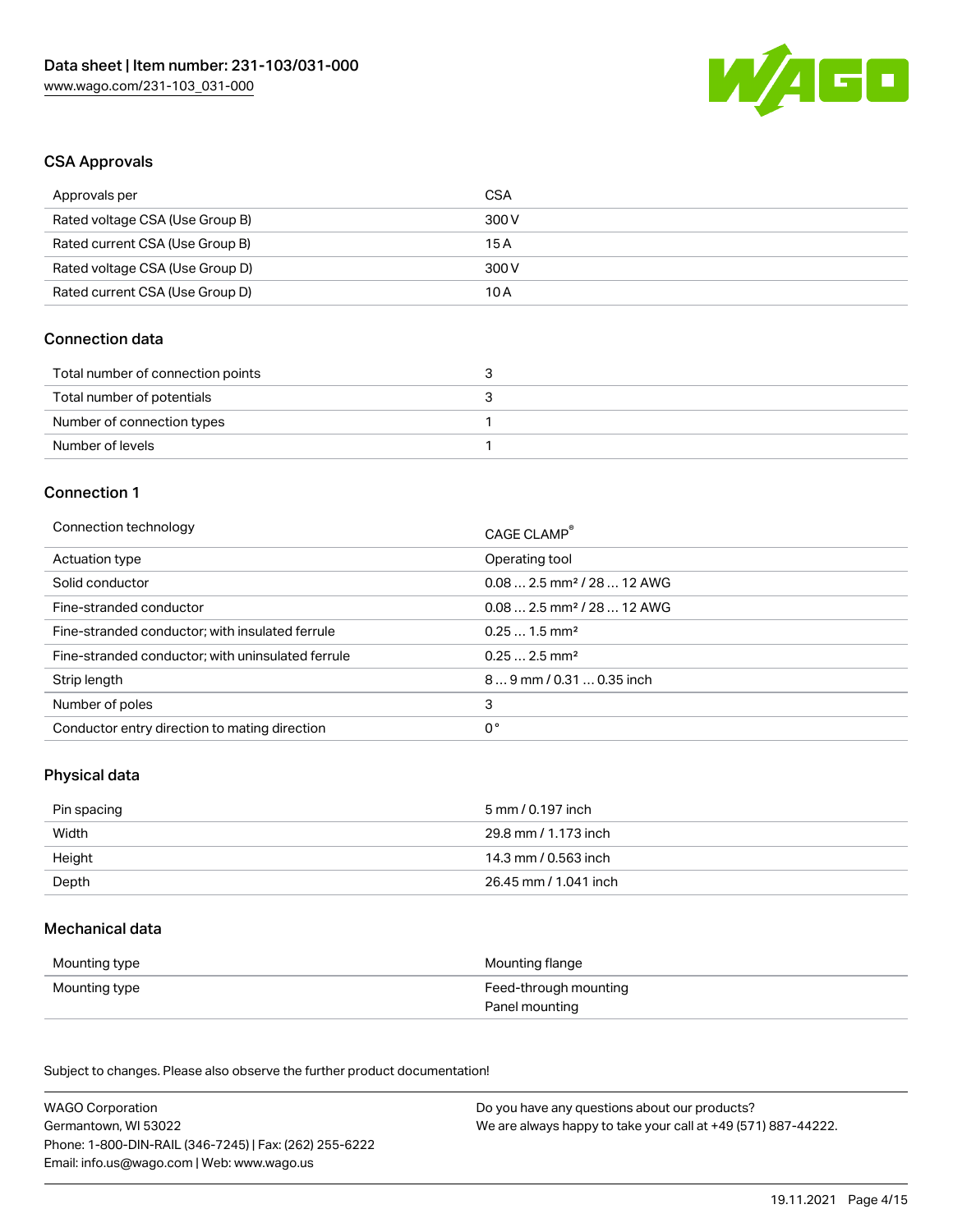

## Plug-in connection

| Contact type (pluggable connector) | Female connector/socket |
|------------------------------------|-------------------------|
| Connector (connection type)        | for conductor           |
| Mismating protection               | No.                     |
| Locking of plug-in connection      | Without                 |
|                                    |                         |

#### Material data

| Color                       | gray                              |
|-----------------------------|-----------------------------------|
| Material group              |                                   |
| Insulation material         | Polyamide (PA66)                  |
| Flammability class per UL94 | V <sub>0</sub>                    |
| Clamping spring material    | Chrome nickel spring steel (CrNi) |
| Contact material            | Copper alloy                      |
| Contact plating             | tin-plated                        |
| Fire load                   | $0.102$ MJ                        |
| Weight                      | 6.2 <sub>g</sub>                  |

## Environmental requirements

| Limit temperature range<br>$\blacksquare$ . The contract of the contract of the contract of the contract of the contract of the contract of the contract of the contract of the contract of the contract of the contract of the contract of the contract of the | . +85 °Ր<br>-60 |
|-----------------------------------------------------------------------------------------------------------------------------------------------------------------------------------------------------------------------------------------------------------------|-----------------|
|-----------------------------------------------------------------------------------------------------------------------------------------------------------------------------------------------------------------------------------------------------------------|-----------------|

## Commercial data

| Product Group         | 3 (Multi Conn. System) |
|-----------------------|------------------------|
| PU (SPU)              | 50 Stück               |
| Packaging type        | box                    |
| Country of origin     | DE                     |
| <b>GTIN</b>           | 4044918338059          |
| Customs tariff number | 8536694040             |

## Approvals / Certificates

#### Country specific Approvals

| Logo | Approval                               | <b>Additional Approval Text</b> | Certificate<br>name |
|------|----------------------------------------|---------------------------------|---------------------|
|      | CВ<br>DEKRA Certification B.V.         | IEC 61984                       | NL-39756            |
| Ð    | <b>CSA</b><br>DEKRA Certification B.V. | C <sub>22.2</sub>               | 1466354             |

Subject to changes. Please also observe the further product documentation!

WAGO Corporation Germantown, WI 53022 Phone: 1-800-DIN-RAIL (346-7245) | Fax: (262) 255-6222 Email: info.us@wago.com | Web: www.wago.us Do you have any questions about our products? We are always happy to take your call at +49 (571) 887-44222.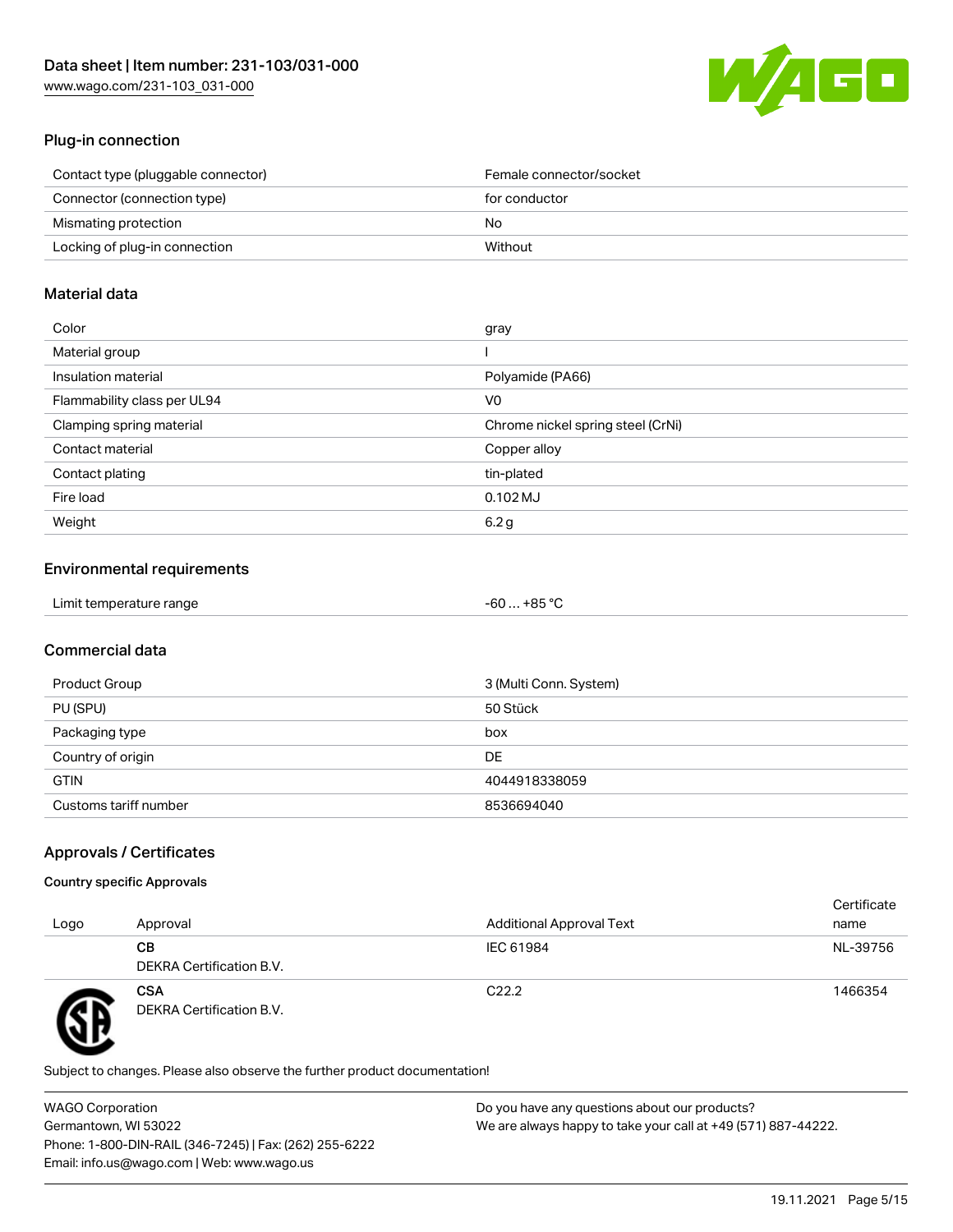

#### Ship Approvals

| Logo                | Approval                                                | <b>Additional Approval Text</b> | Certificate<br>name                |
|---------------------|---------------------------------------------------------|---------------------------------|------------------------------------|
| ABS                 | <b>ABS</b><br>American Bureau of Shipping               | $\qquad \qquad \blacksquare$    | $19 -$<br>HG1869876-<br><b>PDA</b> |
|                     | <b>BV</b><br>Bureau Veritas S.A.                        | <b>IEC 60998</b>                | 11915/D0<br><b>BV</b>              |
|                     | <b>DNV GL</b><br>Det Norske Veritas, Germanischer Lloyd |                                 | TAE000016Z                         |
| <b>UL-Approvals</b> |                                                         |                                 |                                    |
| Logo                | Approval                                                | <b>Additional Approval Text</b> | Certificate<br>name                |
|                     | UL<br>Underwriters Laboratories Inc.                    | UL 1059                         | E45172                             |
|                     | <b>UR</b><br>Underwriters Laboratories Inc.             | <b>UL 1977</b>                  | E45171                             |
|                     |                                                         |                                 |                                    |

#### Counterpart

| ESOOR              | Item no.231-603<br>Male connector; 3-pole; Pin spacing 5 mm; gray                                              | www.wago.com/231-603         |
|--------------------|----------------------------------------------------------------------------------------------------------------|------------------------------|
| darkatan ing diseb | Item no.231-133/001-000<br>Male header; 3-pole; THT; 1.0 x 1.0 mm solder pin; straight; pin spacing 5 mm; gray | www.wago.com/231-133/001-000 |
| Reg                | Item no.231-433/001-000<br>Male header; 3-pole; THT; 1.0 x 1.0 mm solder pin; angled; pin spacing 5 mm; gray   | www.wago.com/231-433/001-000 |

Subject to changes. Please also observe the further product documentation!

WAGO Corporation Germantown, WI 53022 Phone: 1-800-DIN-RAIL (346-7245) | Fax: (262) 255-6222 Email: info.us@wago.com | Web: www.wago.us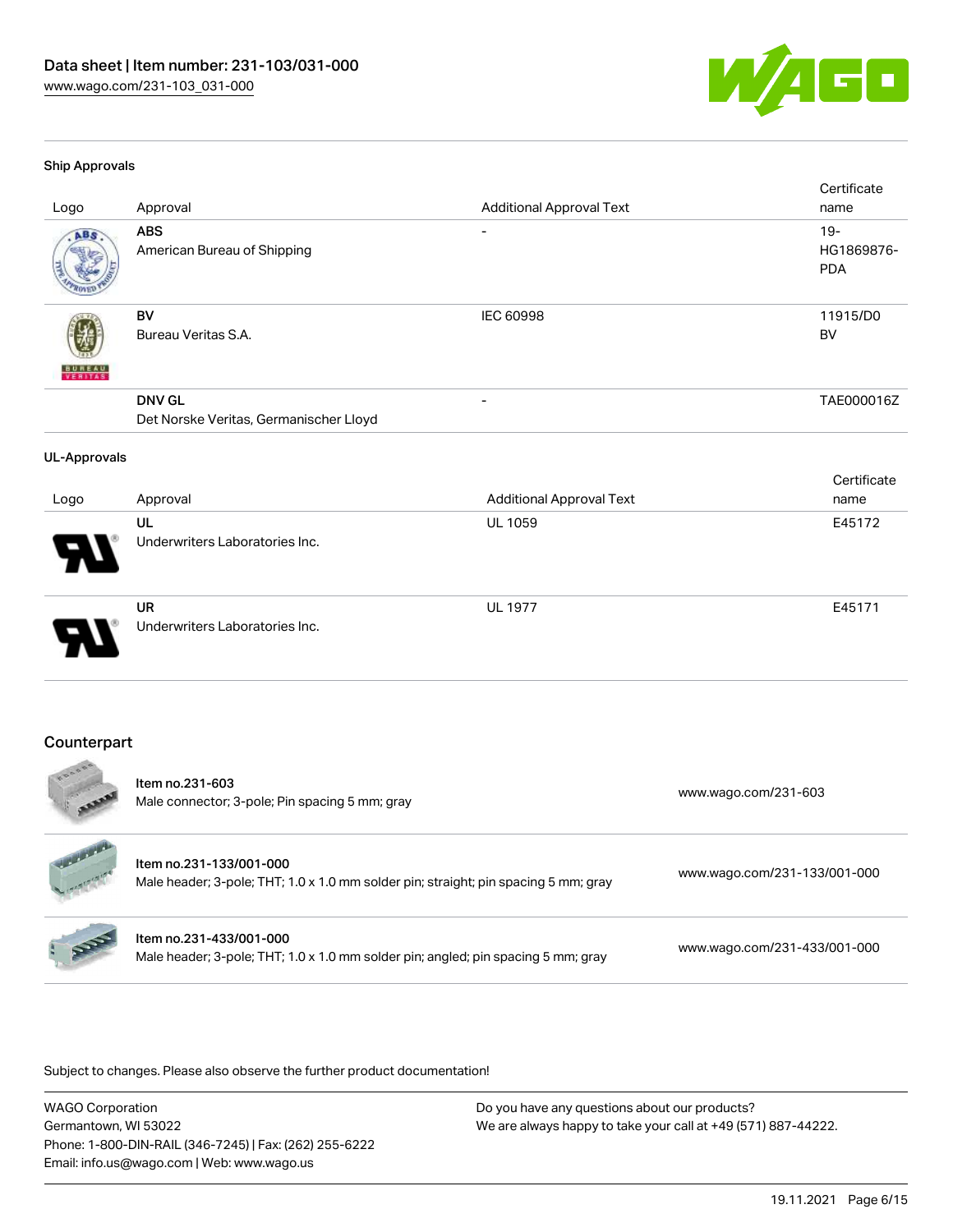

### Optional accessories

| Jumpers        |                                                                                                                  |                      |
|----------------|------------------------------------------------------------------------------------------------------------------|----------------------|
| Jumper         |                                                                                                                  |                      |
|                | Item no.: 231-905<br>Jumper; for conductor entry; 5-way; insulated; gray                                         | www.wago.com/231-905 |
|                | Item no.: 231-903<br>Jumper; for conductor entry; 3-way; insulated; gray                                         | www.wago.com/231-903 |
|                | Item no.: 231-907<br>Jumper; for conductor entry; 7-way; insulated; gray                                         | www.wago.com/231-907 |
|                | Item no.: 231-910<br>Jumper; for conductor entry; 10-way; insulated; gray                                        | www.wago.com/231-910 |
|                | Item no.: 231-902<br>Jumper; for conductor entry; 2-way; insulated; gray                                         | www.wago.com/231-902 |
| <b>Tools</b>   |                                                                                                                  |                      |
| Operating tool |                                                                                                                  |                      |
|                | Item no.: 209-130<br>Operating tool; suitable for 264, 280 and 281 Series; 1-way; of insulating material; white  | www.wago.com/209-130 |
|                | Item no.: 209-132<br>Operating tool; for connecting comb-style jumper bar; 2-way; of insulating material         | www.wago.com/209-132 |
|                | Item no.: 231-159<br>Operating tool; natural                                                                     | www.wago.com/231-159 |
|                | Item no.: 231-231<br>Combination operating tool; red                                                             | www.wago.com/231-231 |
|                | Item no.: 210-657<br>Operating tool; Blade: 3.5 x 0.5 mm; with a partially insulated shaft; short; multicoloured | www.wago.com/210-657 |
|                | Item no.: 210-720<br>Operating tool; Blade: 3.5 x 0.5 mm; with a partially insulated shaft; multicoloured        | www.wago.com/210-720 |
|                | Item no.: 231-131<br>Operating tool; made of insulating material; 1-way; loose; white                            | www.wago.com/231-131 |
|                | Item no.: 231-291<br>Operating tool; made of insulating material; 1-way; loose; red                              | www.wago.com/231-291 |
|                | Item no.: 280-432<br>Operating tool; made of insulating material; 2-way; white                                   | www.wago.com/280-432 |

Subject to changes. Please also observe the further product documentation!

WAGO Corporation Germantown, WI 53022 Phone: 1-800-DIN-RAIL (346-7245) | Fax: (262) 255-6222 Email: info.us@wago.com | Web: www.wago.us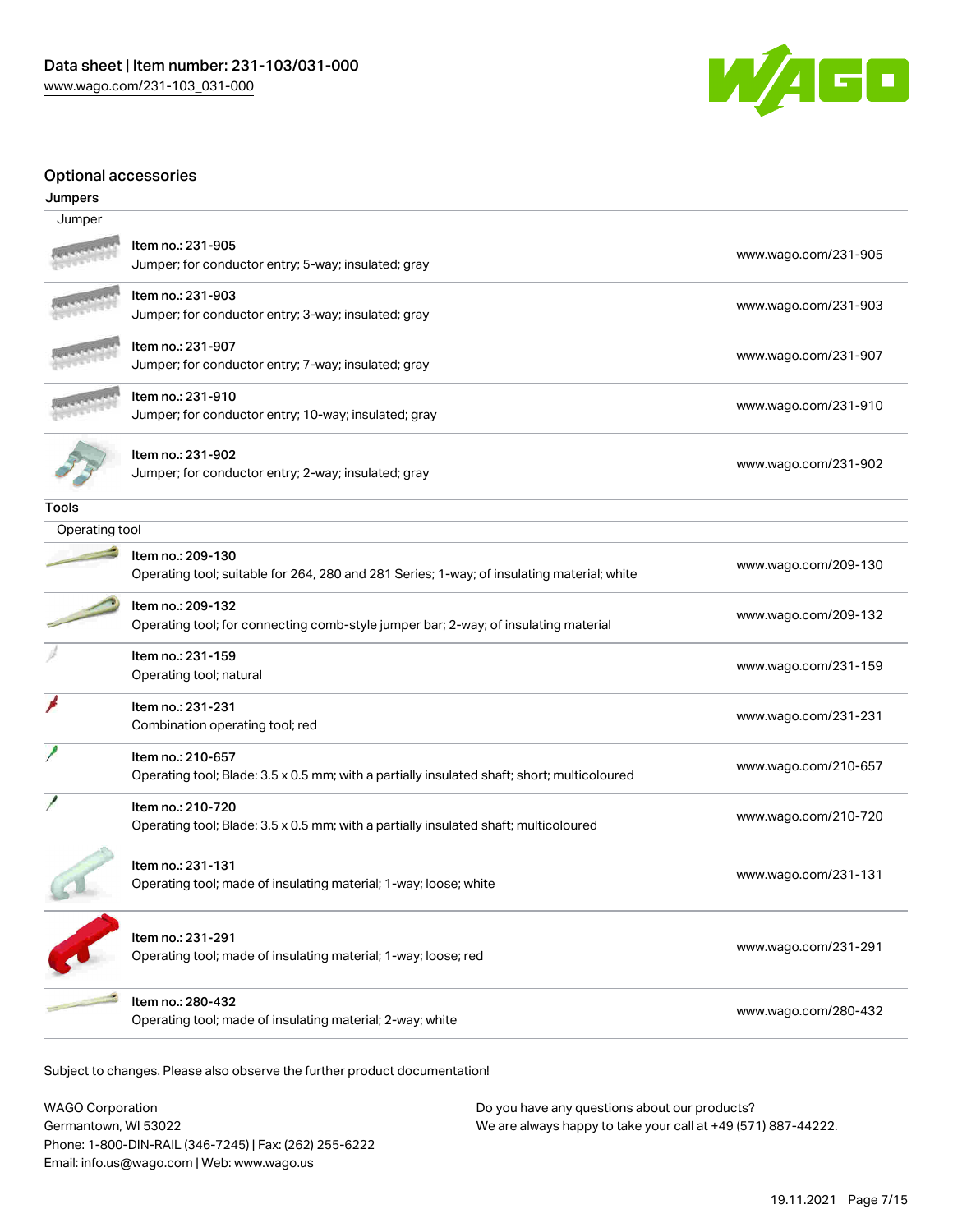## Data sheet | Item number: 231-103/031-000

Email: info.us@wago.com | Web: www.wago.us

[www.wago.com/231-103\\_031-000](http://www.wago.com/231-103_031-000)



|                                                 | Item no.: 280-434<br>Operating tool; made of insulating material; 4-way                                                                                                                         |                                                                                                                | www.wago.com/280-434             |
|-------------------------------------------------|-------------------------------------------------------------------------------------------------------------------------------------------------------------------------------------------------|----------------------------------------------------------------------------------------------------------------|----------------------------------|
|                                                 | Item no.: 280-437                                                                                                                                                                               | www.wago.com/280-437                                                                                           |                                  |
|                                                 | Operating tool; made of insulating material; 7-way                                                                                                                                              |                                                                                                                |                                  |
|                                                 | Item no.: 280-440<br>Operating tool; made of insulating material; 10-way                                                                                                                        |                                                                                                                | www.wago.com/280-440             |
|                                                 | Item no.: 280-435<br>Operating tool; made of insulating material; 5-way; gray                                                                                                                   |                                                                                                                | www.wago.com/280-435             |
|                                                 | Item no.: 280-436<br>Operating tool; made of insulating material; 6-way                                                                                                                         |                                                                                                                | www.wago.com/280-436             |
|                                                 | Item no.: 280-438<br>Operating tool; made of insulating material; 8-way                                                                                                                         |                                                                                                                | www.wago.com/280-438             |
|                                                 | Item no.: 280-433<br>Operating tool; made of insulating material; 3-way                                                                                                                         |                                                                                                                | www.wago.com/280-433             |
| Cover                                           |                                                                                                                                                                                                 |                                                                                                                |                                  |
| Cover                                           |                                                                                                                                                                                                 |                                                                                                                |                                  |
|                                                 | Item no.: 231-668                                                                                                                                                                               |                                                                                                                | www.wago.com/231-668             |
|                                                 | Lockout caps; for covering unused clamping units; gray                                                                                                                                          |                                                                                                                |                                  |
| Insulations stops                               |                                                                                                                                                                                                 |                                                                                                                |                                  |
| Insulation stop                                 |                                                                                                                                                                                                 |                                                                                                                |                                  |
|                                                 | Item no.: 231-672<br>Insulation stop; 0.75 - 1 mm <sup>2</sup> ; dark gray                                                                                                                      |                                                                                                                | www.wago.com/231-672             |
|                                                 | Item no.: 231-670<br>Insulation stop; 0.08-0.2 mm <sup>2</sup> / 0.2 mm <sup>2</sup> "s"; white                                                                                                 |                                                                                                                | www.wago.com/231-670             |
| AAAA<br>LEEE                                    | Item no.: 231-671<br>Insulation stop; 0.25 - 0.5 mm <sup>2</sup> ; light gray                                                                                                                   |                                                                                                                | www.wago.com/231-671             |
| Marking accessories                             |                                                                                                                                                                                                 |                                                                                                                |                                  |
| Marking strip                                   |                                                                                                                                                                                                 |                                                                                                                |                                  |
|                                                 | Item no.: 210-331/500-103<br>Marking strips; as a DIN A4 sheet; MARKED; 1-12 (300x); Height of marker strip: 2.3 mm/0.091 in; Strip<br>length 182 mm; Horizontal marking; Self-adhesive; white  |                                                                                                                | www.wago.com/210-331<br>/500-103 |
|                                                 | Item no.: 210-331/500-104<br>Marking strips; as a DIN A4 sheet; MARKED; 13-24 (300x); Height of marker strip: 2.3 mm/0.091 in; Strip<br>length 182 mm; Horizontal marking; Self-adhesive; white |                                                                                                                | www.wago.com/210-331<br>/500-104 |
|                                                 | Subject to changes. Please also observe the further product documentation!                                                                                                                      |                                                                                                                |                                  |
| <b>WAGO Corporation</b><br>Germantown, WI 53022 | Phone: 1-800-DIN-RAIL (346-7245)   Fax: (262) 255-6222                                                                                                                                          | Do you have any questions about our products?<br>We are always happy to take your call at +49 (571) 887-44222. |                                  |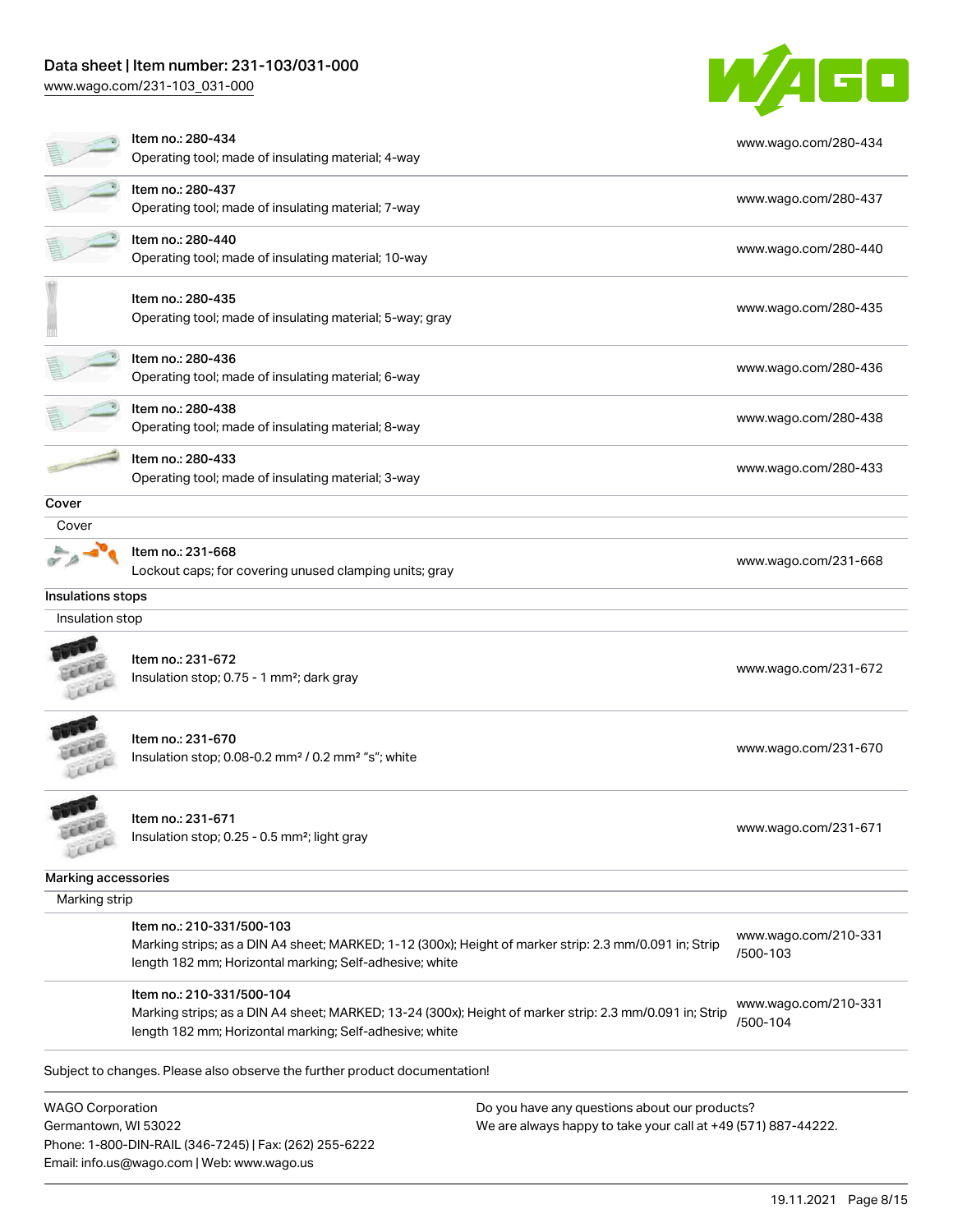

|                                  | Item no.: 210-332/500-202<br>Marking strips; as a DIN A4 sheet; MARKED; 1-16 (160x); Height of marker strip: 3 mm; Strip length 182<br>mm; Horizontal marking; Self-adhesive; white  | www.wago.com/210-332<br>/500-202 |
|----------------------------------|--------------------------------------------------------------------------------------------------------------------------------------------------------------------------------------|----------------------------------|
|                                  | Item no.: 210-332/500-206<br>Marking strips; as a DIN A4 sheet; MARKED; 33-48 (160x); Height of marker strip: 3 mm; Strip length<br>182 mm; Horizontal marking; Self-adhesive; white | www.wago.com/210-332<br>/500-206 |
|                                  | Item no.: 210-332/500-205<br>Marking strips; as a DIN A4 sheet; MARKED; 1-32 (80x); Height of marker strip: 3 mm; Strip length 182<br>mm; Horizontal marking; Self-adhesive; white   | www.wago.com/210-332<br>/500-205 |
|                                  | Item no.: 210-332/500-204<br>Marking strips; as a DIN A4 sheet; MARKED; 17-32 (160x); Height of marker strip: 3 mm; Strip length<br>182 mm; Horizontal marking; Self-adhesive; white | www.wago.com/210-332<br>/500-204 |
| Mounting<br>Mounting accessories |                                                                                                                                                                                      |                                  |
|                                  | Item no.: 209-147<br>Self-tapping screw                                                                                                                                              | www.wago.com/209-147             |
|                                  | Item no.: 231-194<br>Self-tapping screw; B 2.2x13, fixing hole 1.8 mm Ø                                                                                                              | www.wago.com/231-194             |
|                                  | Item no.: 231-195<br>Screw with nut; M2x12; for fixing element                                                                                                                       | www.wago.com/231-195             |
|                                  | Item no.: 231-295<br>Screw with nut                                                                                                                                                  | www.wago.com/231-295             |
| Ferrules                         |                                                                                                                                                                                      |                                  |
| Ferrule                          |                                                                                                                                                                                      |                                  |
|                                  | Item no.: 216-101<br>Ferrule; Sleeve for 0.5 mm <sup>2</sup> / AWG 22; uninsulated; electro-tin plated; silver-colored                                                               | www.wago.com/216-101             |
|                                  | Item no.: 216-104<br>Ferrule; Sleeve for 1.5 mm <sup>2</sup> / AWG 16; uninsulated; electro-tin plated; silver-colored                                                               | www.wago.com/216-104             |
|                                  | Item no.: 216-106<br>Ferrule; Sleeve for 2.5 mm <sup>2</sup> / AWG 14; uninsulated; electro-tin plated; silver-colored                                                               | www.wago.com/216-106             |
|                                  | Item no.: 216-102<br>Ferrule; Sleeve for 0.75 mm <sup>2</sup> / AWG 20; uninsulated; electro-tin plated; silver-colored                                                              | www.wago.com/216-102             |
|                                  | Item no.: 216-103<br>Ferrule; Sleeve for 1 mm <sup>2</sup> / AWG 18; uninsulated; electro-tin plated                                                                                 | www.wago.com/216-103             |
|                                  | Item no.: 216-123<br>Ferrule; Sleeve for 1 mm <sup>2</sup> / AWG 18; uninsulated; electro-tin plated; silver-colored                                                                 | www.wago.com/216-123             |
|                                  | Item no.: 216-122<br>Ferrule; Sleeve for 0.75 mm <sup>2</sup> / AWG 20; uninsulated; electro-tin plated; silver-colored                                                              | www.wago.com/216-122             |

Subject to changes. Please also observe the further product documentation!

WAGO Corporation Germantown, WI 53022 Phone: 1-800-DIN-RAIL (346-7245) | Fax: (262) 255-6222 Email: info.us@wago.com | Web: www.wago.us Do you have any questions about our products? We are always happy to take your call at +49 (571) 887-44222.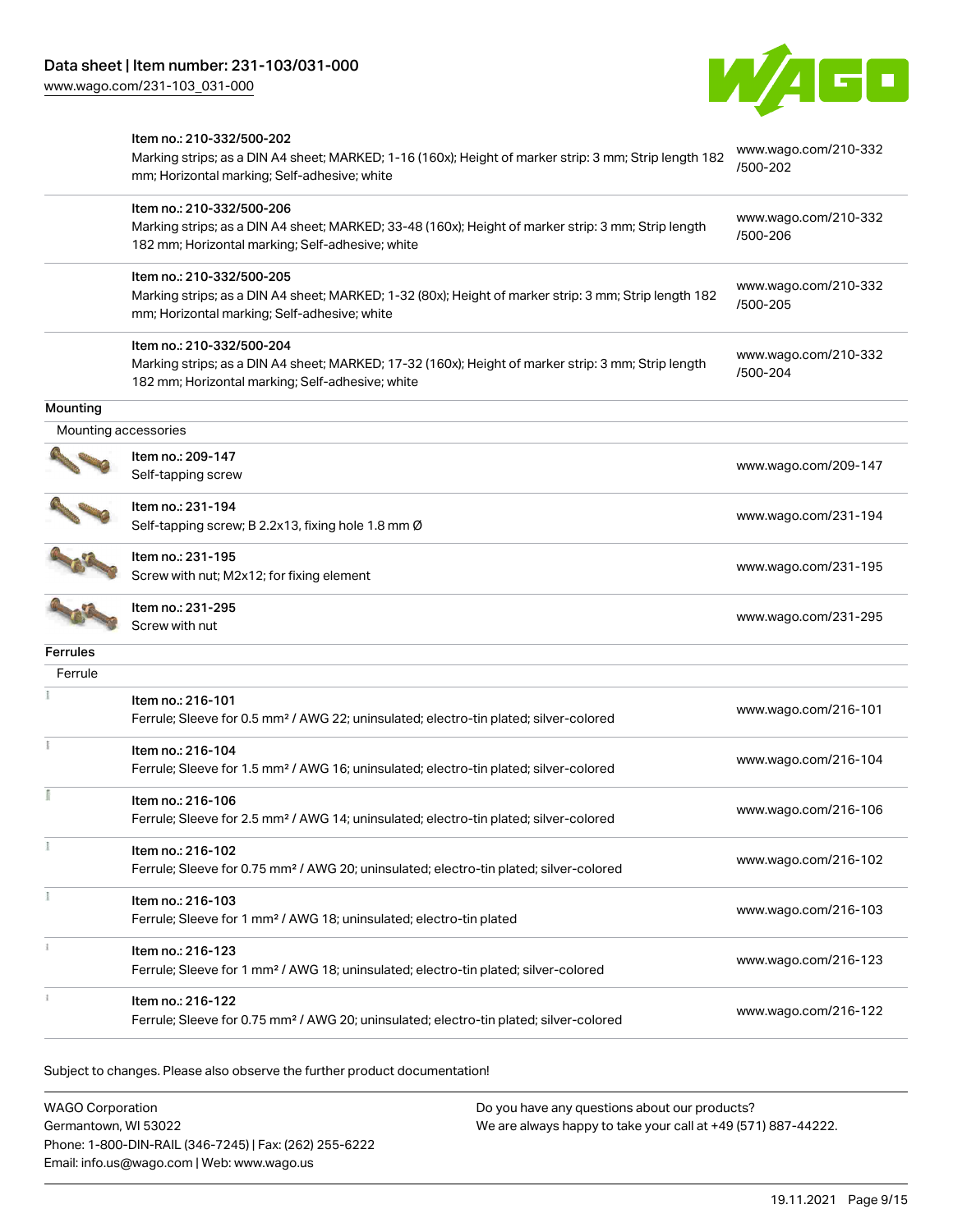## Data sheet | Item number: 231-103/031-000

[www.wago.com/231-103\\_031-000](http://www.wago.com/231-103_031-000)



|    | Item no.: 216-124<br>Ferrule; Sleeve for 1.5 mm <sup>2</sup> / AWG 16; uninsulated; electro-tin plated                                                                                            | www.wago.com/216-124 |
|----|---------------------------------------------------------------------------------------------------------------------------------------------------------------------------------------------------|----------------------|
|    | Item no.: 216-142<br>Ferrule; Sleeve for 0.75 mm <sup>2</sup> / 18 AWG; uninsulated; electro-tin plated; electrolytic copper; gastight<br>crimped; acc. to DIN 46228, Part 1/08.92                | www.wago.com/216-142 |
|    | Item no.: 216-132<br>Ferrule; Sleeve for 0.34 mm <sup>2</sup> / AWG 24; uninsulated; electro-tin plated                                                                                           | www.wago.com/216-132 |
|    | Item no.: 216-121<br>Ferrule; Sleeve for 0.5 mm <sup>2</sup> / AWG 22; uninsulated; electro-tin plated; silver-colored                                                                            | www.wago.com/216-121 |
|    | Item no.: 216-143<br>Ferrule; Sleeve for 1 mm <sup>2</sup> / AWG 18; uninsulated; electro-tin plated; electrolytic copper; gastight<br>crimped; acc. to DIN 46228, Part 1/08.92                   | www.wago.com/216-143 |
|    | Item no.: 216-131<br>Ferrule; Sleeve for 0.25 mm <sup>2</sup> / AWG 24; uninsulated; electro-tin plated; silver-colored                                                                           | www.wago.com/216-131 |
|    | Item no.: 216-141<br>Ferrule; Sleeve for 0.5 mm <sup>2</sup> / 20 AWG; uninsulated; electro-tin plated; electrolytic copper; gastight<br>crimped; acc. to DIN 46228, Part 1/08.92                 | www.wago.com/216-141 |
| ĵ, | Item no.: 216-152<br>Ferrule; Sleeve for 0.34 mm <sup>2</sup> / AWG 24; uninsulated; electro-tin plated                                                                                           | www.wago.com/216-152 |
| ٠  | Item no.: 216-203<br>Ferrule; Sleeve for 1 mm <sup>2</sup> / AWG 18; insulated; electro-tin plated; red                                                                                           | www.wago.com/216-203 |
|    | Item no.: 216-202<br>Ferrule; Sleeve for 0.75 mm <sup>2</sup> / 18 AWG; insulated; electro-tin plated; gray                                                                                       | www.wago.com/216-202 |
|    | Item no.: 216-151<br>Ferrule; Sleeve for 0.25 mm <sup>2</sup> / AWG 24; uninsulated; electro-tin plated                                                                                           | www.wago.com/216-151 |
| Â  | Item no.: 216-204<br>Ferrule; Sleeve for 1.5 mm <sup>2</sup> / AWG 16; insulated; electro-tin plated; black                                                                                       | www.wago.com/216-204 |
|    | Item no.: 216-144<br>Ferrule; Sleeve for 1.5 mm <sup>2</sup> / AWG 16; uninsulated; electro-tin plated; electrolytic copper; gastight<br>crimped; acc. to DIN 46228, Part 1/08.92; silver-colored | www.wago.com/216-144 |
|    | Item no.: 216-201<br>Ferrule; Sleeve for 0.5 mm <sup>2</sup> / 20 AWG; insulated; electro-tin plated; white                                                                                       | www.wago.com/216-201 |
|    | Item no.: 216-223<br>Ferrule; Sleeve for 1 mm <sup>2</sup> / AWG 18; insulated; electro-tin plated; red                                                                                           | www.wago.com/216-223 |
|    | Item no.: 216-241<br>Ferrule; Sleeve for 0.5 mm <sup>2</sup> / 20 AWG; insulated; electro-tin plated; electrolytic copper; gastight<br>crimped; acc. to DIN 46228, Part 4/09.90; white            | www.wago.com/216-241 |
|    | Item no.: 216-242<br>Ferrule; Sleeve for 0.75 mm <sup>2</sup> / 18 AWG; insulated; electro-tin plated; electrolytic copper; gastight<br>crimped; acc. to DIN 46228, Part 4/09.90; gray            | www.wago.com/216-242 |
|    | Item no.: 216-222                                                                                                                                                                                 |                      |

Subject to changes. Please also observe the further product documentation!

WAGO Corporation Germantown, WI 53022 Phone: 1-800-DIN-RAIL (346-7245) | Fax: (262) 255-6222 Email: info.us@wago.com | Web: www.wago.us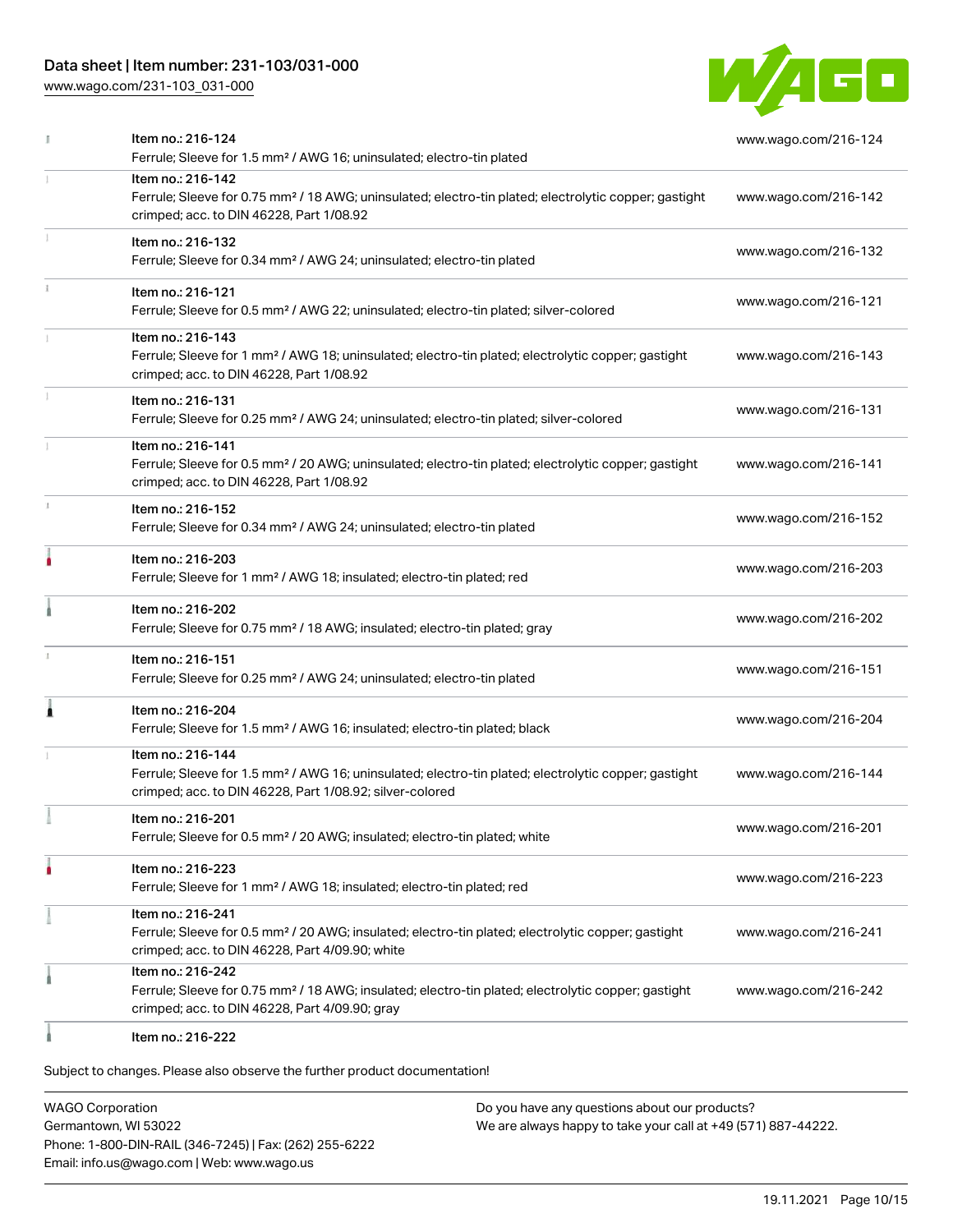

Ferrule; Sleeve for 0.75 mm² / 18 AWG; insulated; electro-tin plated; gray [www.wago.com/216-222](http://www.wago.com/216-222)

|                       | Item no.: 216-221<br>Ferrule; Sleeve for 0.5 mm <sup>2</sup> / 20 AWG; insulated; electro-tin plated; white                                                                                             | www.wago.com/216-221 |
|-----------------------|---------------------------------------------------------------------------------------------------------------------------------------------------------------------------------------------------------|----------------------|
| Â                     | Item no.: 216-224<br>Ferrule; Sleeve for 1.5 mm <sup>2</sup> / AWG 16; insulated; electro-tin plated; black                                                                                             | www.wago.com/216-224 |
|                       | Item no.: 216-243<br>Ferrule; Sleeve for 1 mm <sup>2</sup> / AWG 18; insulated; electro-tin plated; electrolytic copper; gastight crimped; www.wago.com/216-243<br>acc. to DIN 46228, Part 4/09.90; red |                      |
| 1                     | Item no.: 216-244<br>Ferrule; Sleeve for 1.5 mm <sup>2</sup> / AWG 16; insulated; electro-tin plated; electrolytic copper; gastight<br>crimped; acc. to DIN 46228, Part 4/09.90; black                  | www.wago.com/216-244 |
|                       | Item no.: 216-263<br>Ferrule; Sleeve for 1 mm <sup>2</sup> / AWG 18; insulated; electro-tin plated; electrolytic copper; gastight crimped; www.wago.com/216-263<br>acc. to DIN 46228, Part 4/09.90; red |                      |
| ٨                     | Item no.: 216-264<br>Ferrule; Sleeve for 1.5 mm <sup>2</sup> / AWG 16; insulated; electro-tin plated; electrolytic copper; gastight<br>crimped; acc. to DIN 46228, Part 4/09.90; black                  | www.wago.com/216-264 |
| Â                     | Item no.: 216-284<br>Ferrule; Sleeve for 1.5 mm <sup>2</sup> / AWG 16; insulated; electro-tin plated; electrolytic copper; gastight<br>crimped; acc. to DIN 46228, Part 4/09.90; black                  | www.wago.com/216-284 |
|                       | Item no.: 216-262<br>Ferrule; Sleeve for 0.75 mm <sup>2</sup> / 18 AWG; insulated; electro-tin plated; electrolytic copper; gastight<br>crimped; acc. to DIN 46228, Part 4/09.90; gray                  | www.wago.com/216-262 |
|                       | Item no.: 216-301<br>Ferrule; Sleeve for 0.25 mm <sup>2</sup> / AWG 24; insulated; electro-tin plated; yellow                                                                                           | www.wago.com/216-301 |
|                       | Item no.: 216-321<br>Ferrule; Sleeve for 0.25 mm <sup>2</sup> / AWG 24; insulated; electro-tin plated; yellow                                                                                           | www.wago.com/216-321 |
|                       | Item no.: 216-322<br>Ferrule; Sleeve for 0.34 mm <sup>2</sup> / 22 AWG; insulated; electro-tin plated; green                                                                                            | www.wago.com/216-322 |
| ۸                     | Item no.: 216-302<br>Ferrule; Sleeve for 0.34 mm <sup>2</sup> / 22 AWG; insulated; electro-tin plated; green                                                                                            | www.wago.com/216-302 |
| <b>Strain relief</b>  |                                                                                                                                                                                                         |                      |
| Strain relief housing |                                                                                                                                                                                                         |                      |



Item no.: 232-603 nomic...<br>Strain relief housing; gray [www.wago.com/232-603](http://www.wago.com/232-603)

Testing accessories

Testing accessories



Item no.: 210-136 Test plug; 2 nm Ø; with 500 nm cable [www.wago.com/210-136](http://www.wago.com/210-136)

Subject to changes. Please also observe the further product documentation!

WAGO Corporation Germantown, WI 53022 Phone: 1-800-DIN-RAIL (346-7245) | Fax: (262) 255-6222 Email: info.us@wago.com | Web: www.wago.us Do you have any questions about our products? We are always happy to take your call at +49 (571) 887-44222.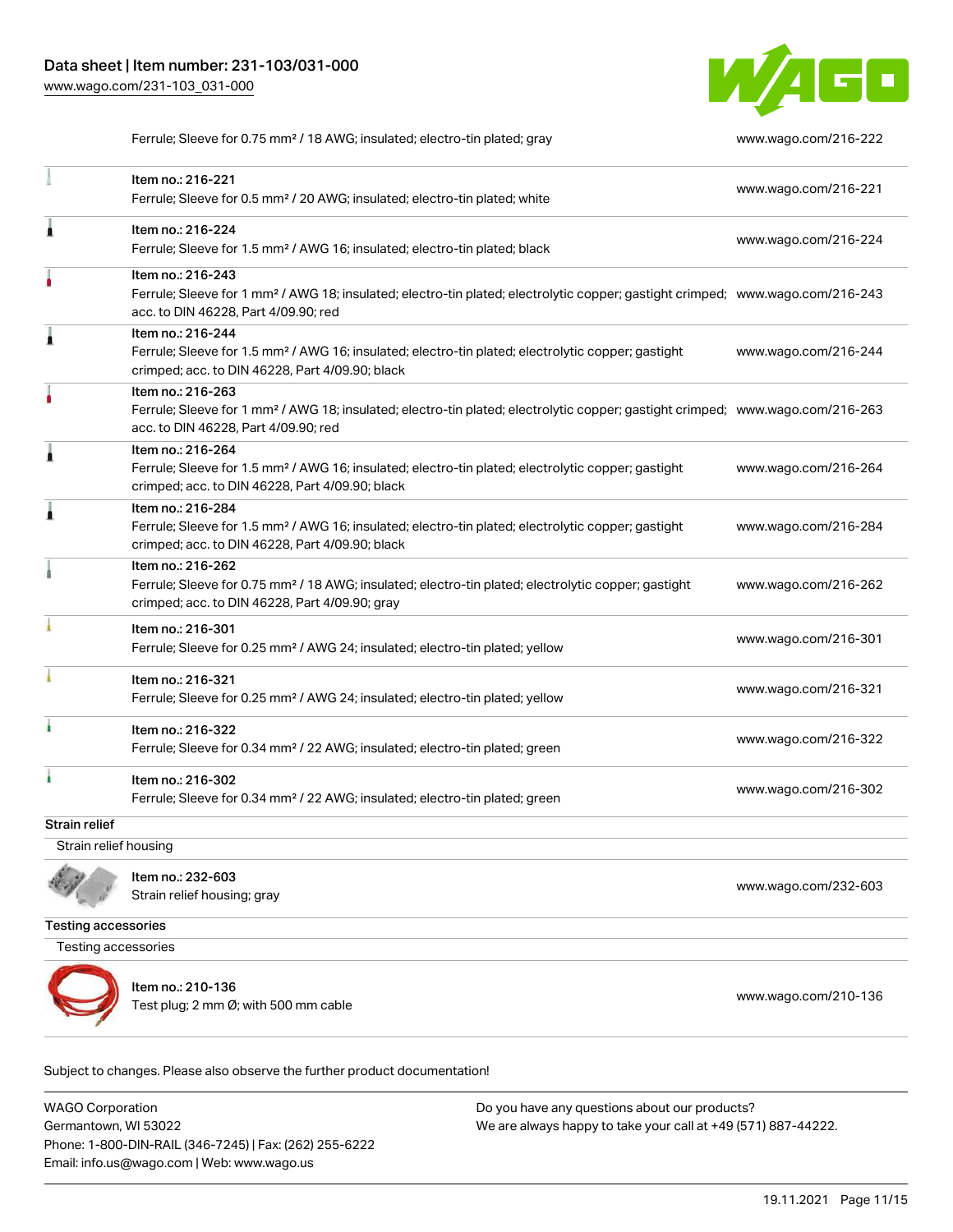

Item no.: 231-661

Test plugs for female connectors; for 5 mm and 5.08 mm pin spacing; 2,50 mm²; light gray

[www.wago.com/231-661](http://www.wago.com/231-661)

| <b>Downloads</b><br>Documentation                                                                                                          |            |            |          |
|--------------------------------------------------------------------------------------------------------------------------------------------|------------|------------|----------|
| <b>Additional Information</b><br><b>Technical explanations</b>                                                                             | 2019 Apr 3 | pdf        | Download |
|                                                                                                                                            |            | 2.0 MB     |          |
| <b>CAD files</b>                                                                                                                           |            |            |          |
| CAD data                                                                                                                                   |            |            |          |
| 2D/3D Models 231-103/031-000                                                                                                               |            | <b>URL</b> | Download |
| <b>CAE</b> data                                                                                                                            |            |            |          |
| EPLAN Data Portal 231-103/031-000                                                                                                          |            | <b>URL</b> | Download |
| ZUKEN Portal 231-103/031-000                                                                                                               |            | <b>URL</b> | Download |
| EPLAN Data Portal 231-103/031-000                                                                                                          |            | <b>URL</b> | Download |
|                                                                                                                                            |            |            |          |
| <b>Environmental Product Compliance</b>                                                                                                    |            |            |          |
| Compliance Search                                                                                                                          |            |            |          |
| Environmental Product Compliance 231-103/031-000                                                                                           |            | URL        | Download |
| 1-conductor female connector; CAGE CLAMP®; 2.5 mm <sup>2</sup> ; Pin spacing 5 mm; 3-pole;<br>clamping collar; 2,50 mm <sup>2</sup> ; gray |            |            |          |

#### Installation Notes

Subject to changes. Please also observe the further product documentation!

WAGO Corporation Germantown, WI 53022 Phone: 1-800-DIN-RAIL (346-7245) | Fax: (262) 255-6222 Email: info.us@wago.com | Web: www.wago.us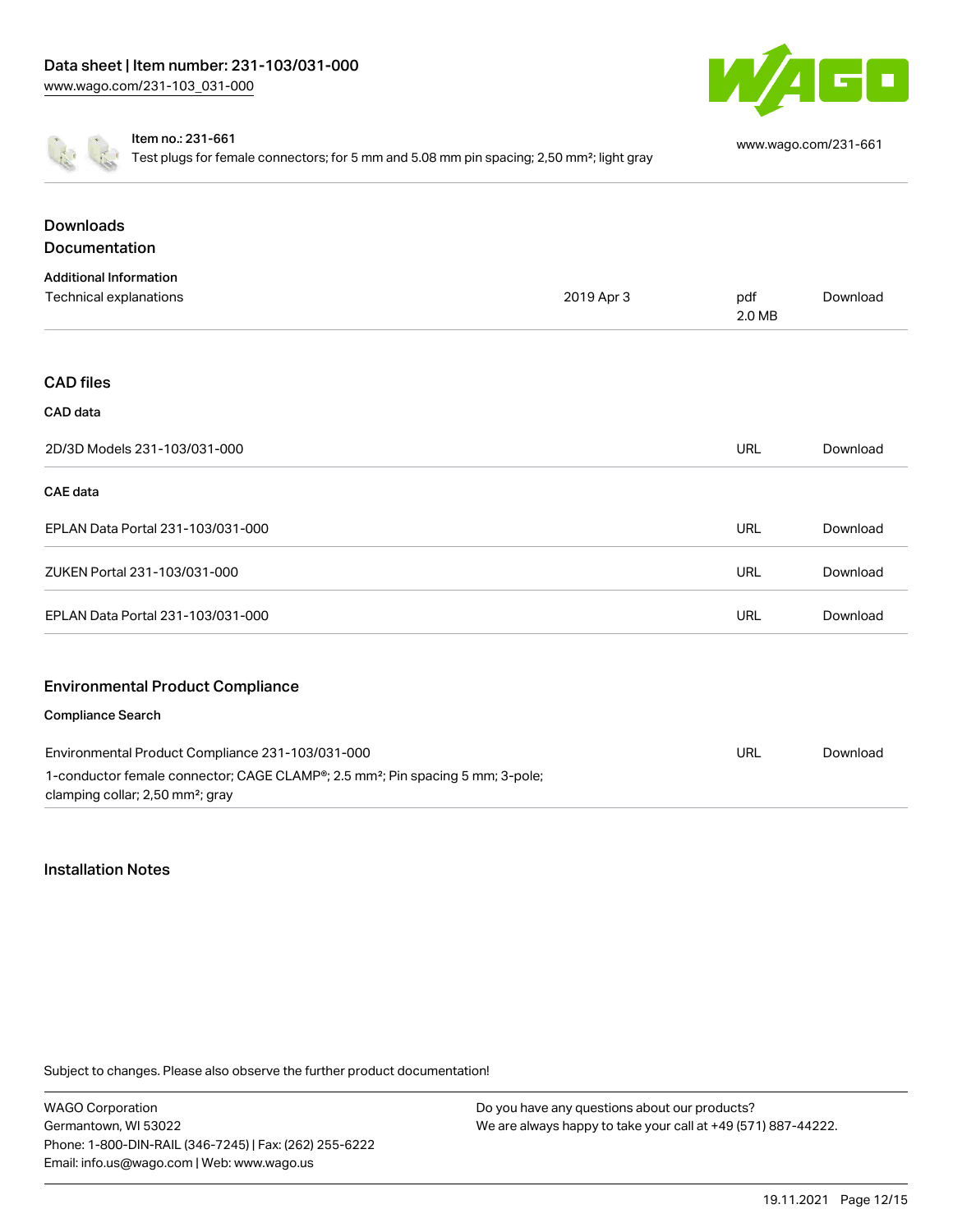



Inserting a conductor via 3.5 mm screwdriver – CAGE CLAMP® actuation parallel to conductor entry.



Inserting a conductor via 3.5 mm screwdriver – CAGE CLAMP® actuation perpendicular to conductor entry.



Inserting a conductor into CAGE CLAMP® unit via operating lever (231-291).



Inserting a conductor via operating tool.



Coding a female connector by removing coding finger(s).

Subject to changes. Please also observe the further product documentation!

WAGO Corporation Germantown, WI 53022 Phone: 1-800-DIN-RAIL (346-7245) | Fax: (262) 255-6222 Email: info.us@wago.com | Web: www.wago.us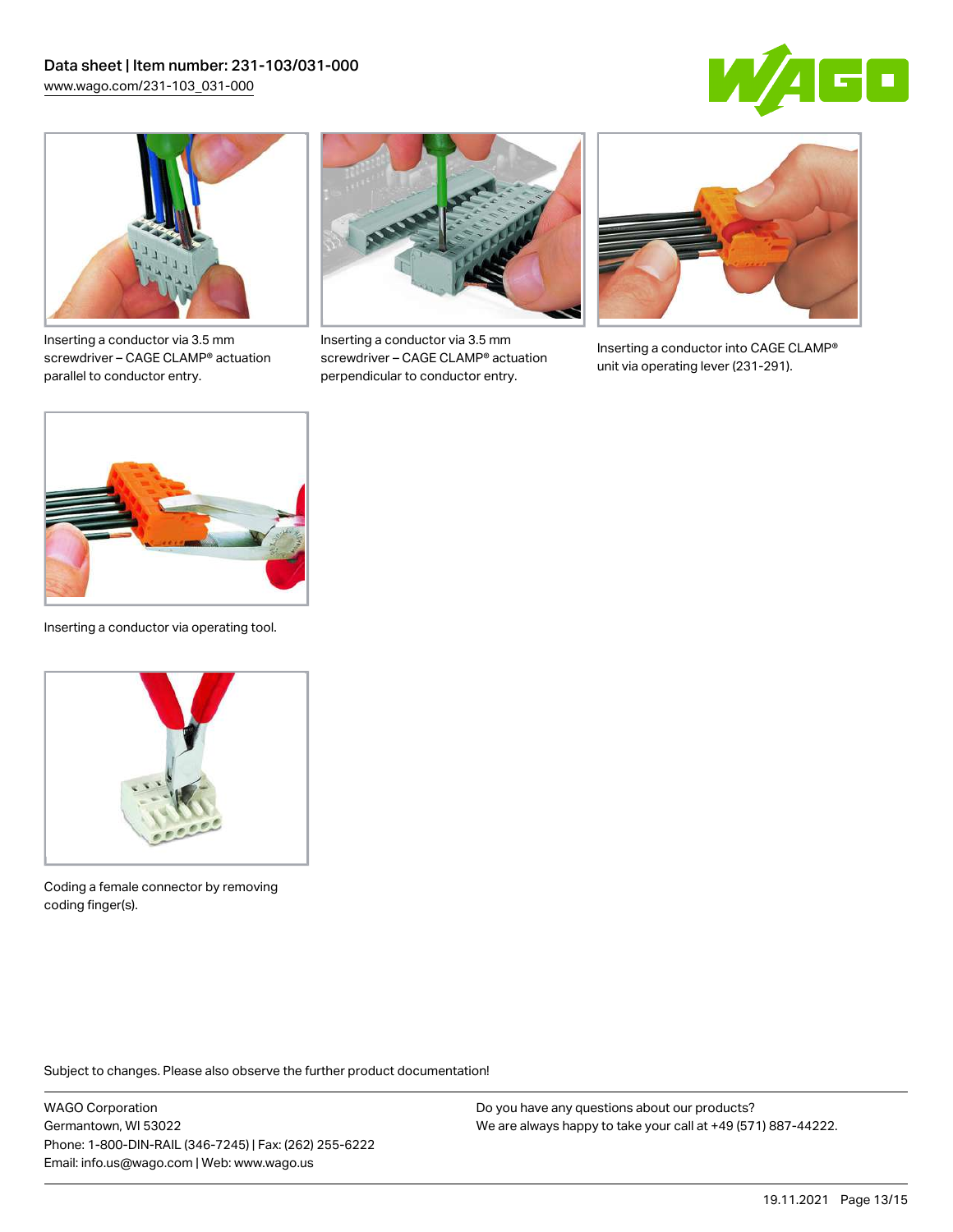



Testing – female connector with CAGE CLAMP®

Integrated test ports for testing perpendicular to conductor entry via 2 or 2.3 mm Ø test plug

Installation



Male connector with strain relief plate



Strain relief housing shown with a male connector equipped with CAGE CLAMP®



Labeling via direct marking or self-adhesive strips.

Subject to changes. Please also observe the further product documentation! Product family

WAGO Corporation Germantown, WI 53022 Phone: 1-800-DIN-RAIL (346-7245) | Fax: (262) 255-6222 Email: info.us@wago.com | Web: www.wago.us